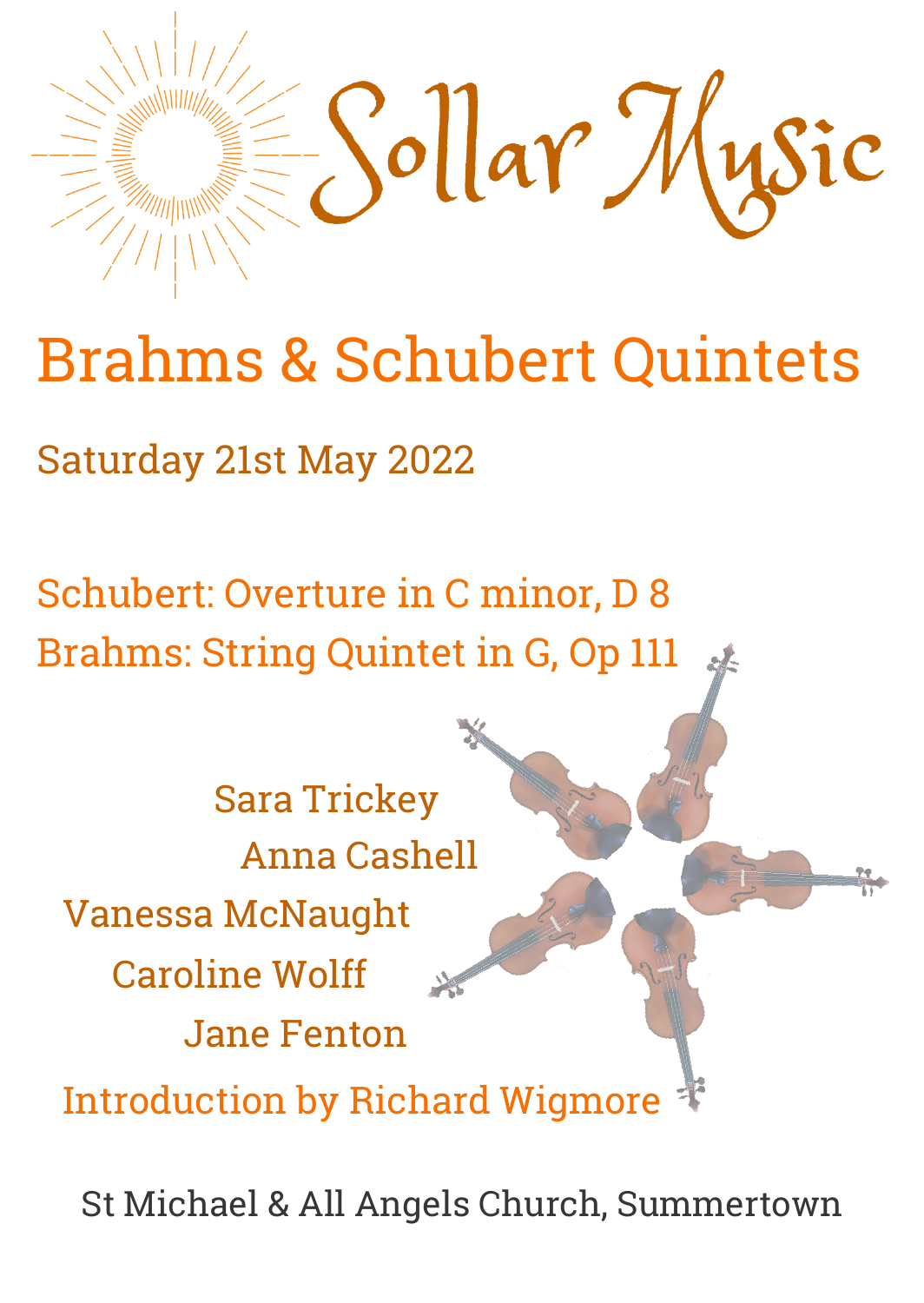# **Welcome to this Sollar Music concert**

**Sollar Music** came to being through the changed circumstances of the pandemic in 2020, with aims to share enriching chamber music with audiences again, including experienced concert-goers, newcomers, and those who might not normally have the opportunity or the means to experience a concert. A warm welcome to everyone!

## **When is the next concert?**

To hear about our next concert, please sign up to the mailing list on **www.sollarmusic.org**.You can also follow us on facebook (facebook.com/sollarmus).

> Vanessa McNaught sollarmusicoxford@gmail.com

# **In 1811...**

- George IV became prince regent due to George III's deteriorating mental health
- The "Luddites" were attacking textile mills as protest against industrialisation
- Venezuela and Paraguay proclaim independence from Spain
- First powered printing press invented by Koenig&Bauer

# **In 1890...**

- Revolts in the Balkans over Ottoman rule
- Britain exchanged the North Sea island Heligoland with Germany, for Zanzibar and Pemba
- Vincent van Gogh dies
- Premiere of Tchaikovsky's *Sleeping Beauty*
- The first *fluorochlorocarbons* used as a refrigerant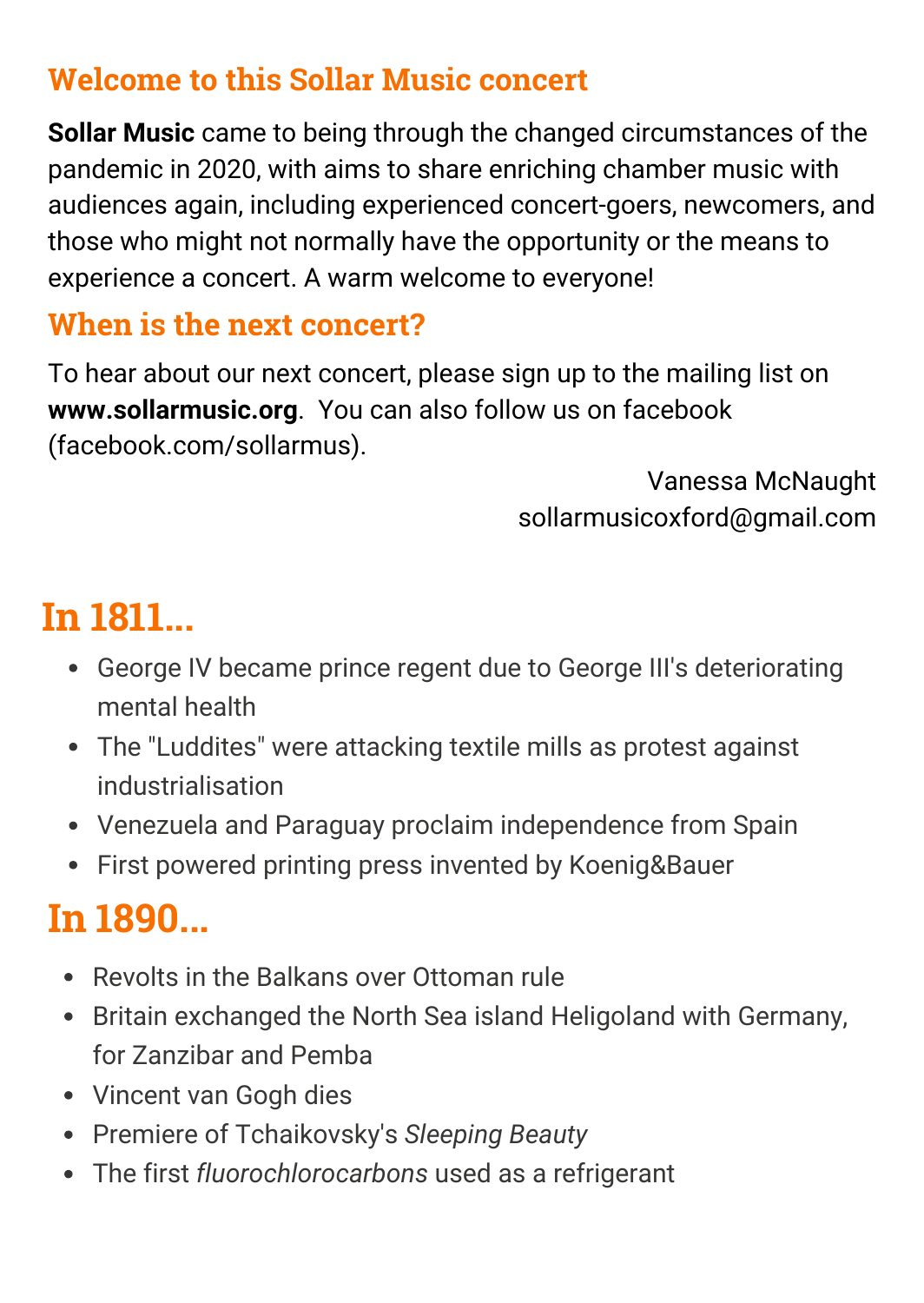# **Programme**

#### **Overture in C minor, D8** Franz Schubert

Largo - Allegro

### **String Quintet in G, Op 111** Johannes Brahms

Allegro non troppo, ma con brio (1890) Adagio Un poco Allegretto Vivace, ma non troppo presto

(1811)

**"My love for Schubert is a very serious one, probably because it is not just a fleeting fancy."** Johannes Brahms

## **Performers**

#### **Sara Trickey - violin**

Sara enjoys a busy life as a chamber musician and solo violinist. As a member of the Odysseus piano trio and the Rossetti Ensemble, she plays at festivals and music societies throughout the UK. She was also leader of the Brontë string quartet for 7 years, winners of the Royal Overseas League competition. She has recently enjoyed collaborating with dancers and choreographers and has curated her own show, Dancing with Apollo, at Kings Place. As someone who enjoys recording, she has made a number of sonata albums with pianist Daniel Tong and will shortly release her own CD of solo violin music on the First Hand Records label. She loves teaching, and works at junior Guildhall on Saturdays.

#### **Anna Cashell - violin**

Anna is originally from Ireland but has lived in the UK since she was twelve years old when she began studying at the Yehudi Menuhin School in Surrey. She went on to study in London at the Royal College of Music where she held a Junior Fellowship. She now lives in Banbury with her husband the pianist Simon Watterton and her two small boys and keeps her link with Ireland as a member of the Irish Chamber Orchestra and the Esposito String Quartet.